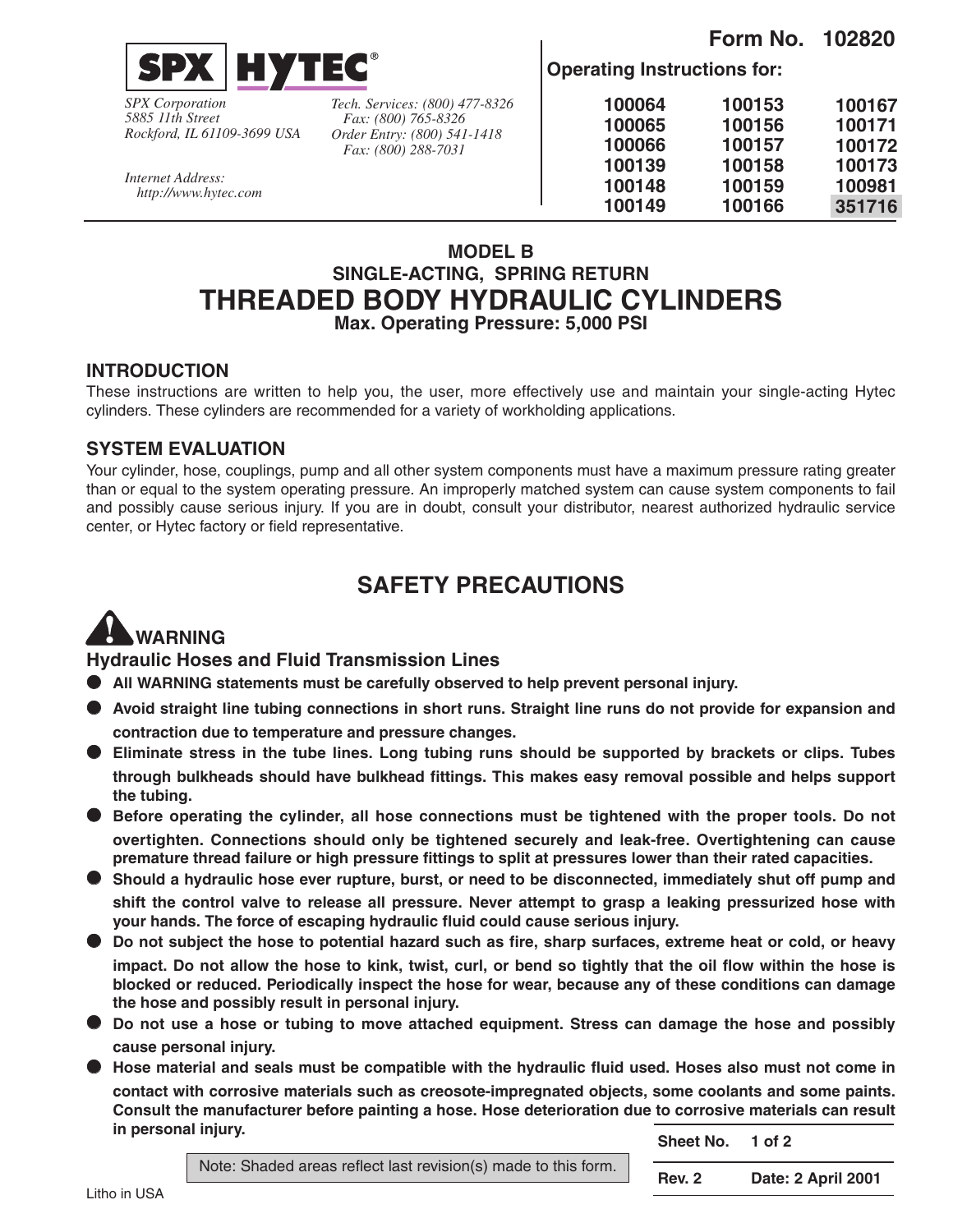### **Safety Precautions Cont'd -**

**Cylinder**

- **The user must be familiar with the correct operation, maintenance, and use of the cylinder(s). Lack of knowledge in any of these areas can lead to personal injury.**
- **Do not exceed rated capacities of the cylinders. Excess pressure can result in personal injury.**
- Inspect each cylinder periodically to prevent unsafe conditions from developing.
- **Never use extreme heat to disassemble a hydraulic cylinder. Metal fatigue can lead to unsafe conditions.**

## **HYDRAULIC CONNECTIONS**

Hydraulic lines and fittings can act as restrictors in the system. The restricting of the oil flow causes back pressure that slows the cylinder's return. Return speed also varies because of the application, condition of the cylinder and the temperature and viscosity of the oil. All lines, fittings and other system components must be sized to minimize restriction.

## **BLEEDING THE SYSTEM**

After all connections are made, the hydraulic system should be bled. Shut off the pump, and loosen a fitting as far from the pump as possible. Jog the pump briefly until fluid spurts from the loose connection. Continue this operation until a continuous clear flow of hydraulic fluid is seen. Shut off the pump, and tighten the loosened fitting. Fill the pump reservoir to the correct level again.

#### **OR**

First, determine that the pump's reservoir is properly vented. (Refer to operating instructions for your pump if you have any doubts about its need to be vented.) With no load on the system and the pump higher than the rest of the system, cycle the system several times to remove any air that is trapped in the system.



An o-ring (supplied) is always used to seal the cylinder base to the feeder cap. **IMPORTANT: Do not attempt to use any form of thread sealant or teflon tape to seal the cylinder to its pressure source.** When used with a feeder cap (optional), the cylinder can be mounted in a threaded hole and locked in position with a single jam nut (optional) on either side of the mounting hole. The feeder cap itself can also be used as a jam nut as long as the cylinder is torqued into the feeder cap first, and then assembled into the fixure. Longer cylinders can be mounted in a bore with a jam nut on both sides to hold the cylinder in position.

## **SET UP**

## **STANDARD MOUNTING WITH FEEDER CAP**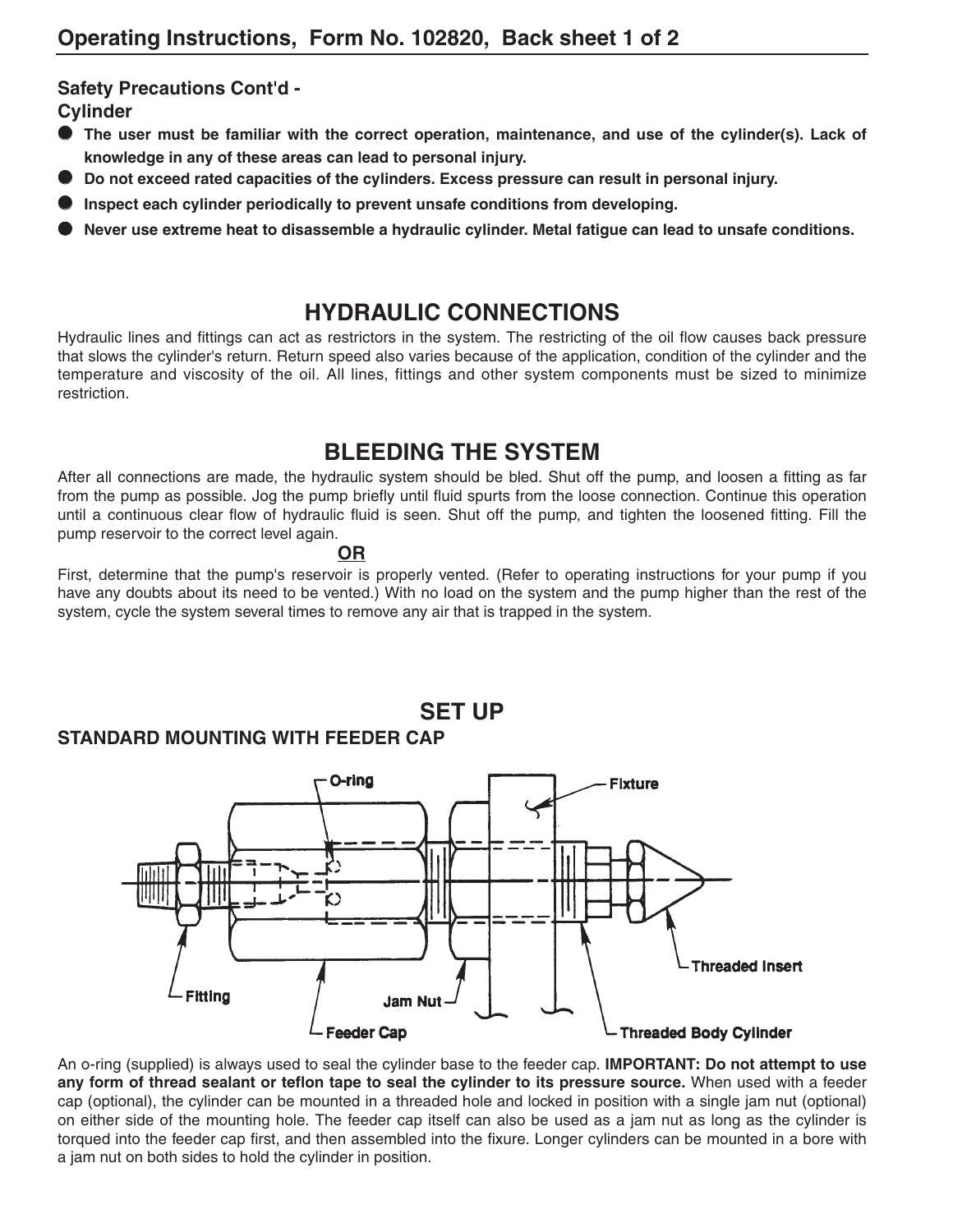### **MANIFOLD MOUNTING**



An o-ring (supplied) is always used to seal the cylinder base to the manifold. **IMPORTANT: Do not attempt to use any form of thread sealant or teflon tape to seal the cylinder to its pressure source.** When manifold mounted, the cylinder is simply torqued into the manifold. A jam nut can be added but is not necessary.

### **RECOMMENDED MANIFOLD MOUNTING DETAIL**



| Cyl.<br><b>Thread</b><br><b>Size</b> | A<br>Max. | в<br>Max. | <b>Torque</b><br>Min. |
|--------------------------------------|-----------|-----------|-----------------------|
| 1/2                                  | .156      | .156      | $9$ ft. lbs.          |
| 5/8                                  | .250      | .156      | 15 ft. lbs.           |
| 3/4                                  | .312      | .187      | 20 ft. lbs.           |
| 4 11                                 | .437      | .187      | 35 ft. lbs.           |

**WARNING: To help avoid personal injury,**

● **Manifold mounting requires that the user provide pressurized hydraulic passageways within the fixture. These should be designed only by persons qualified to insure system safety. Improperly designed manifolds can burst under hydraulic pressure, causing serious personal injury.**

● **These cylinders are designed for 5,000 PSI maximum operating pressure. Do not exceed this pressure!**

### **THREADED INSERTS**

**IMPORTANT: Always use a Hytec threaded insert with the cylinders. This will provide a hardened wear surface at the workpiece and prevent damage to the piston.** 

The threaded insert can be locked into the piston using a jam nut (not supplied), a low strength thread locking compound or by hydraulicly extending the piston to its maximum stroke with pressure maintained. The resulting friction will keep the piston from turning as the insert is torqued. **Sheet No. 2 of 2**

**Rev. 2 Date: 2 April 2001**